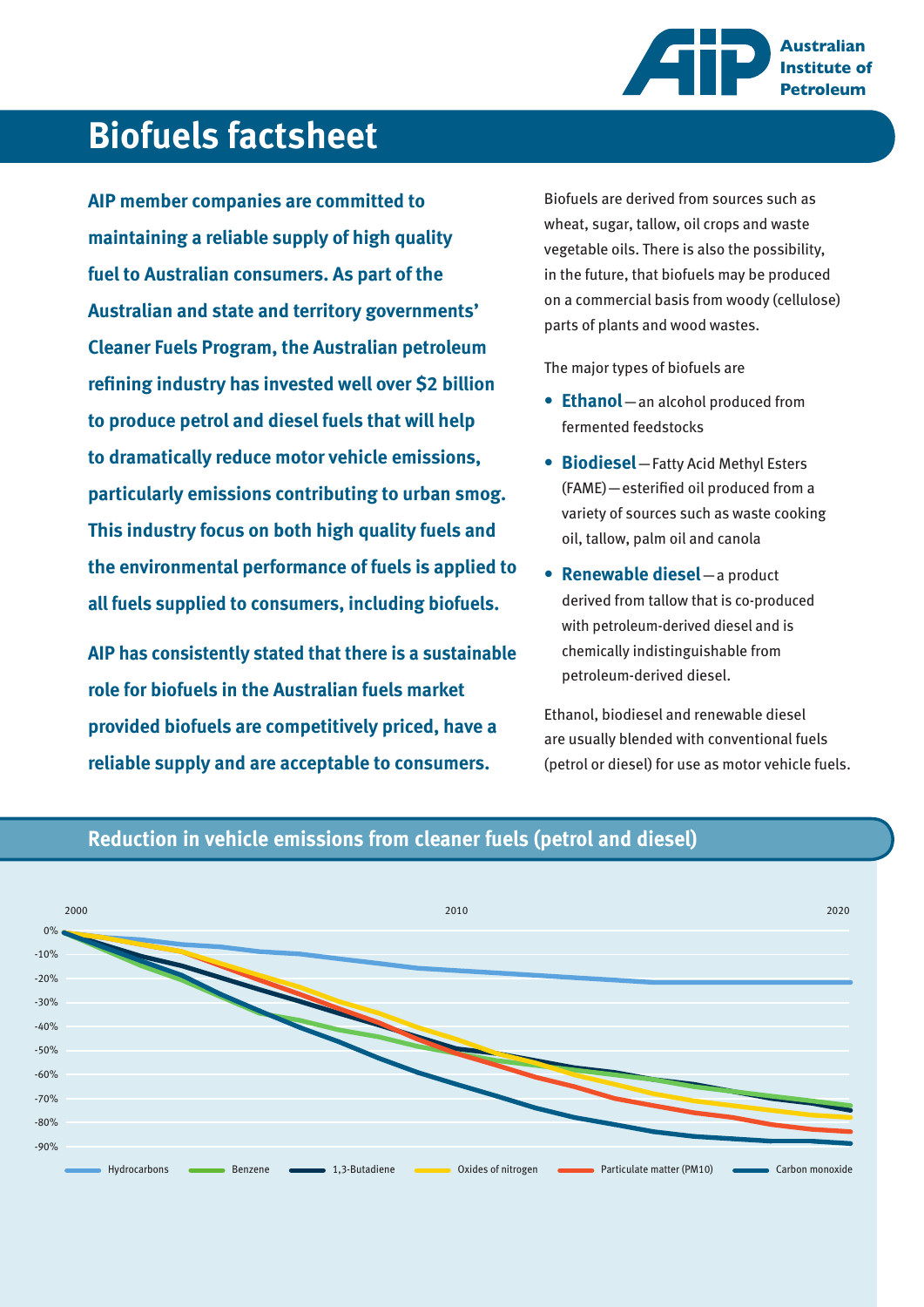#### . **Ethanol**

### **What is 'ethanol'?**

**Ethanol is an alcohol which can be mixed with petrol to produce an ethanol blend motor fuel. The most commonly available ethanol blend in Australia is E10, a 10 per cent blend of ethanol with unleaded petrol (ULP). Ethanol blend fuels are also available using premium unleaded petrol (PULP).**

• Ethanol contains 68 per cent of the energy content of petrol. In an E10 blend this means around 3 per cent less energy is available, which translates to a similar loss of fuel economy on average across the vehicle fleet. Individual vehicle performance may vary significantly from the average.

- **Ethanol has a high Research Octane Number** (RON)—RON measures the performance of the fuel under normal driving conditions
	- use of ethanol does not increase the Motor Octane Number (MON) of the fuel to the same extent as its RON—MON measures the performance of the fuel under harsher driving conditions and/or high temperature engine operation
	- with very few exceptions, vehicles on Australian roads are not able to gain performance benefits from using petrol with higher octane (which could be provided by an ethanol blend) than recommended by the manufacturer of the vehicle. •

### **Can I use ethanol in my vehicle?**

Ethanol up to a 10 per cent blend (E10) with petrol can be used satisfactorily in most new and many older vehicles. The Federal Chamber of Automotive Industries (FCAI) maintains a list of vehicles<sup>1</sup> which are suitable to run on ethanol blend fuels.

The Australian Government recently released the report of an independent technical study conducted by Orbital Australia Pty Ltd which confirms the accuracy of the FCAI car list. The key finding is that 60 per cent of petrol engine vehicles in the current Australian fleet can suitably operate on ethanol blend fuels. The proportion of vehicles which can suitably operate on ethanol blends in the Australian fleet will increase gradually as newer vehicles are added to the fleet and older vehicles are replaced.

 *If you have any doubt about whether your vehicle can use E10, please contact your vehicle manufacturer for advice.*

- Ethanol has different solvent properties to petrol and the use of ethanol blends may dissolve built-up residues in fuel systems in older vehicles, leading to fuel filter blocking.
- Blends containing greater than 10 per cent ethanol were shown to damage components commonly used in Australian vehicles.
- For this and other technical reasons the Australian Government limits the ethanol content in petrol to a maximum of 10 per cent. •
- Vehicles with appropriate modifications or specialised manufacture are operated elsewhere in the world on blends with over 10 per cent ethanol content. Limited numbers of demonstration models are currently available in Australia.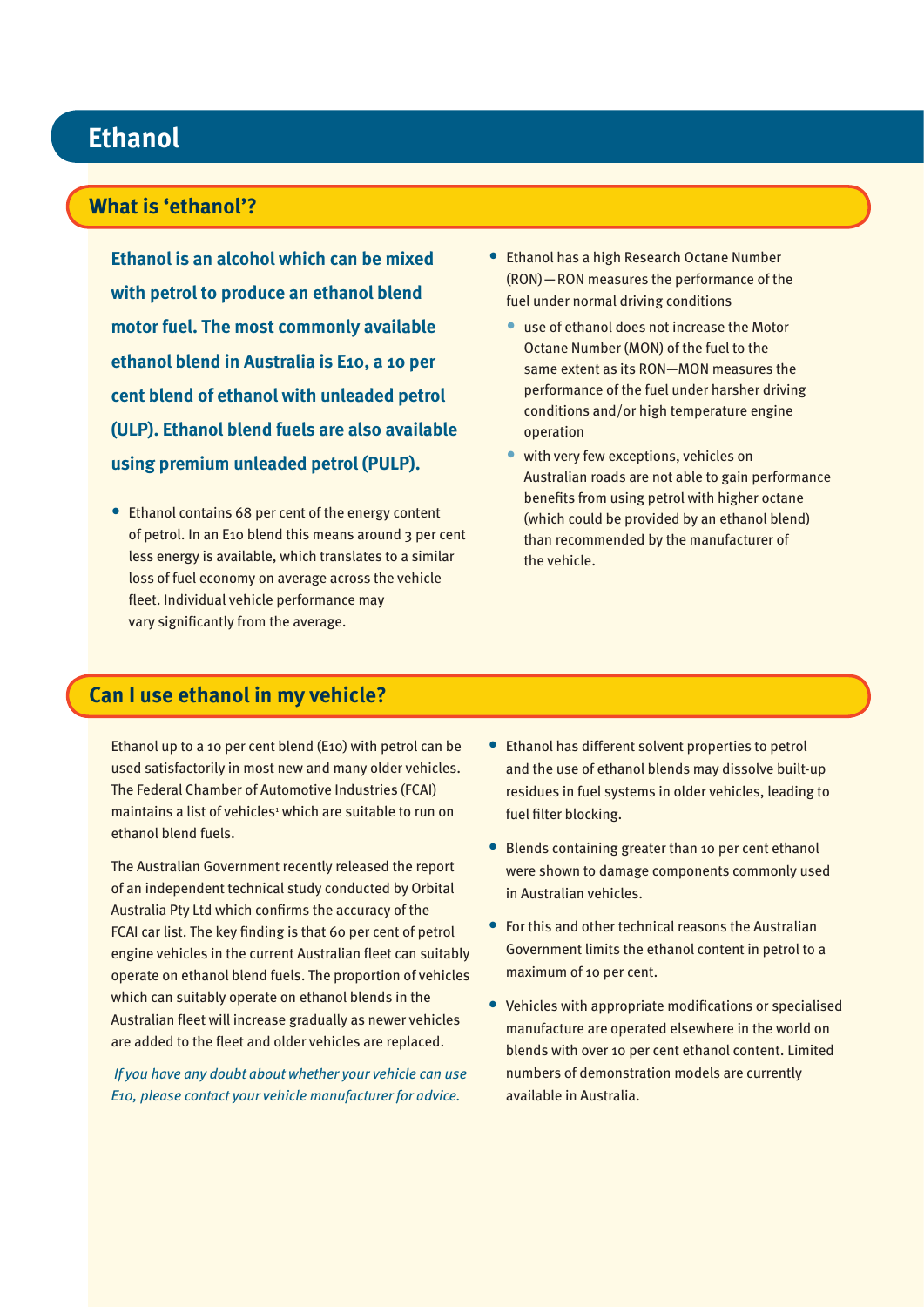### **What will E10 cost?**

The price of ethanol blends will vary according to market prices for ethanol and petrol, the effective excise exemption on the ethanol component of the fuel, and normal competitive wholesale and retail market forces.

- The bulk supply price of ethanol is heavily influenced by the cost of feedstocks such as wheat and sugar, the availability of ethanol, and the price of petrol
	- **in 2006 in the United States, the price of ethanol was** well above the price of petrol due to strong demand and at one point was double the price of petrol.
- Given the different characteristics of ethanol there are also additional supply chain costs for ethanol blending and storage.
- Ethanol is currently effectively excise free compared with petrol which incurs an excise of 38.143 cents per litre
	- in an E10 blend this represents an excise advantage of almost  $4$  cents per litre but the market price also depends on the additional supply chain costs and the relative prices of petrol and ethanol.
- The ACCC formally monitors the price of E10 blends and reports on the price differential between E10 petrol and unleaded petrol on a quarterly basis
- the December 2006 report found the average price for E10 petrol was 2.9 cents lower than the average price for ULP.
- The Australian Government announced major changes in 2006 to move the fuel taxation system towards greater taxation neutrality between vehicle fuels. However, ethanol and other alternative fuels will continue to enjoy a significant excise advantage (50 per cent of the excise rate on an energy equivalent basis) compared to conventional petroleum fuels)
	- from 1 July 2011 to 1 July 2015, excise on ethanol will be increased in five equal annual instalments to 12.5 cents per litre, resulting in an ultimate excise benefit of 25.643 cents per litre
	- in an E10 blend this represents an excise advantage of just over 2.5 cents per litre
	- under current regulations, any imported ethanol would attract the full rate of petrol excise (38.143 cents per litre) until July 2011, at which time it will be subject to the same taxation treatment as Australian-produced ethanol.

### **Are there environmental benefits from using E10?**

Tailpipe emission performance of petrol fuelled vehicles has improved dramatically since 2002 because of the rapid and significant impact of the Cleaner Fuels Program for conventional fuels (see chart on page 1). The cleaner fuels standards and the changes to motor vehicle technologies will see very dramatic drops in urban air pollution levels from motor vehicles, with most pollutants reducing to less than 30 per cent of 2000 levels, and carbon monoxide emissions reducing to about 10 per cent of 2000 levels.

The Prime Minister's Biofuels Taskforce has initiated • a series of studies to be completed in 2008 to assess the environmental performance of ethanol blend fuels in the Australian fleet.

The current general understanding of the environmental performance of E10 is

- **•** Greenhouse benefits: on full life cycle basis E10 can have some greenhouse gas abatement benefits depending on how the ethanol is produced
	- most ethanol currently produced in Australia will be able to demonstrate moderate levels of greenhouse gas abatement •
	- if emerging ethanol production technology using cellulosic materials becomes commercially viable, greenhouse benefits could rise substantially.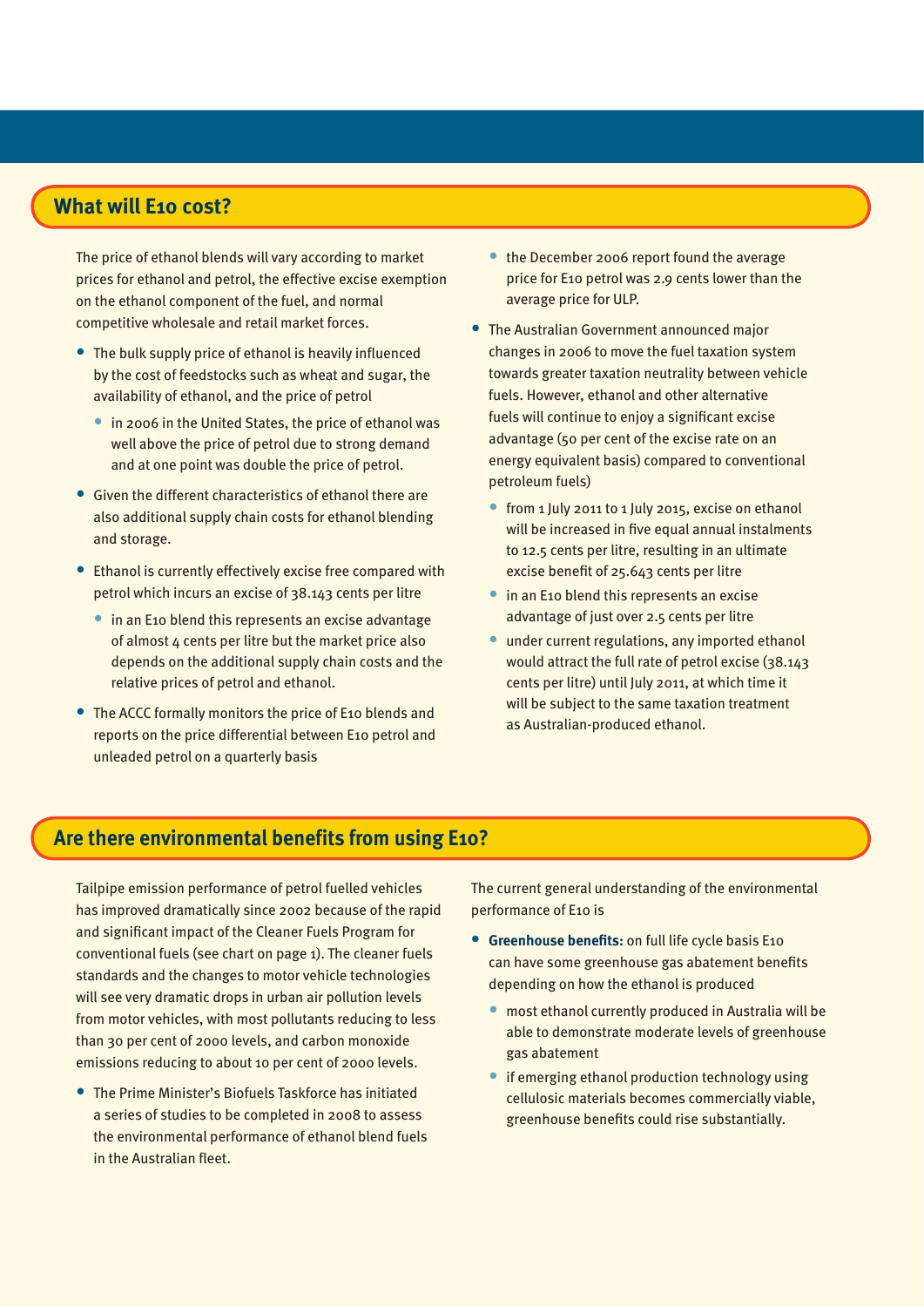### *Are there environmental benefits from using E10? (continued)*

- **Air quality benefits:** Australian urban air quality is **•** generally good with pollution levels in most cities well below the target levels set by Australian governments. The major continuing problem is ozone formation, which is a smog pre-cursor largely related to emissions of volatile organic compounds (VOCs) and oxides of nitrogen  $(NO<sub>x</sub>)$ 
	- the use of E10 blends reduces tailpipe emissions of carbon monoxide (CO) and VOCs but emissions of oxides of nitrogen  $(NO_x)$  are increased. Evaporative emissions of VOCs are also increased
	- the emissions of some air toxic compounds (e.g. benzene, 1.3 butadiene) are reduced by the use of E10 blends while other air toxics are increased (e.g. aldehydes)
	- overall, E10 does not appear to have a significant impact on ozone formation, one of the key air quality concerns in many metropolitan areas
	- **•** because of its higher volatility, E10 has greater evaporative emissions of VOCs than petrol
		- E10 is subject to less stringent volatility requirements in NSW, Victoria and Queensland
		- if E10 blends were required to meet the same volatility standards as normal petrol, E10 would

need to be blended from specially produced, low volatility petrol feedstocks

- **these special low volatility petrol feedstocks** are more expensive to produce and are sold at a price premium to unleaded petrol in the US.
- There may be some indications of reduced small particulate matter (PM2.5) emissions from the use of E10
	- however, a US EPA draft regulation impact statement<sup>2</sup> for the US Renewable Fuel Standard Program in September 2006 found that evidence of reduced tailpipe emissions from cold weather climates was "too limited to support a quantitative estimate of the effect of ethanol on PM emissions"
	- particulate emissions from petrol vehicles are generally not considered to be a significant problem and are not regulated anywhere in the world •
	- the Prime Minister's Biofuels Taskforce recommended that further examination was required on the health benefits of ethanol blends and the Australian Government is currently undertaking that study.

## **Renewable diesel**

BP Australia Pty Ltd is planning to commence production of renewable diesel from tallow feedstock starting in mid 2007 at its Bulwer Island refinery in Brisbane. Full production of renewable diesel (approximately 130 ml/ year), will be reached by mid 2008.

The tallow will be co-processed with petroleum-derived oil feedstock through the existing refinery diesel production infrastructure. The result is a diesel product which is physically and chemically indistinguishable

from petroleum-derived diesel and fully meets the current diesel fuel standard. All of the diesel produced by the Bulwer Island refinery (about 2.4 billion litres per annum) will contain up to 5 per cent renewable diesel.

Successful pilot plant tests of the technology have already been completed in BP's laboratories in Europe and the US. An engine testing program is currently underway in Australia using renewable diesel manufactured by these pilot plants in a 5 per cent blend.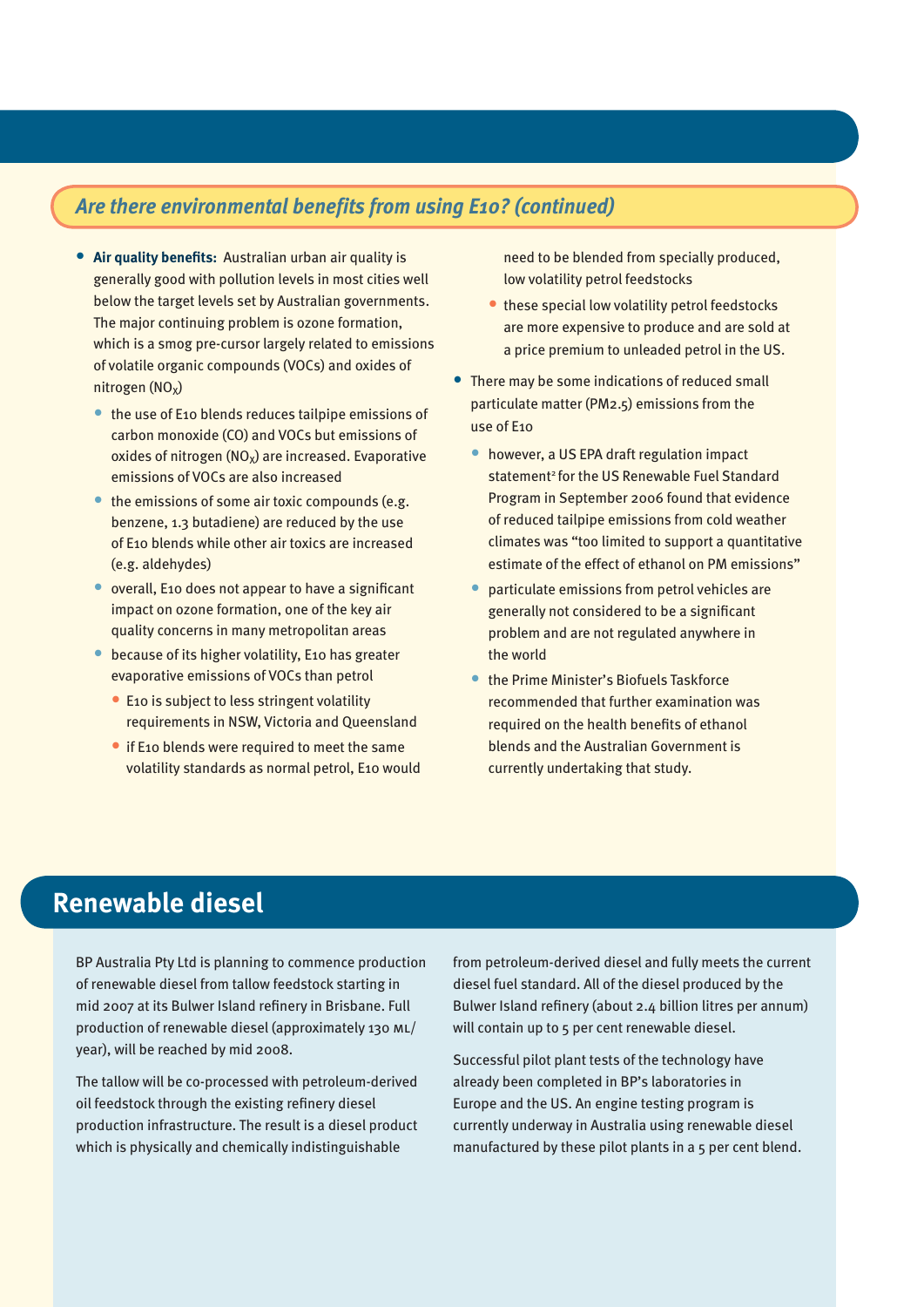### **Biodiesel**

### **What is biodiesel?**

**Biodiesel—Fatty Acid Methyl Esters (FAME)—is esterified oil produced from a variety of sources such as waste cooking oil, tallow, palm oil and canola oil.**

- Biodiesel has a slightly lower energy content than conventional diesel although this is not significant when operating vehicles on biodiesel blends.
- There is an Australian fuel standard for unblended biodiesel (B100).
- The Australian Department of the Environment and Water Resources is developing a standard for biodiesel blend fuels.

### **Can I use biodiesel in my vehicle?**

Most diesel engine manufacturers<sup>3</sup> warrant their engines for use with biodiesel blends up to 5 per cent with conventional diesel (B5) as long as the resultant blend meets the diesel standard.

• Some manufacturers have engines which are certified for fuels above B5 but there are only a limited number of such engines in use in Australia.

*If you have any doubt about whether your vehicle can use biodiesel, please contact your vehicle manufacturer for advice.*

- Biodiesel blends up to B100 are currently used in fleet operations, such as local council trucks
	- blends above B5 usually require specialist engine maintenance and the fleet operator assumes legal responsibility for the impact of the use of the blend on the engine.
- Concerns about biodiesel raised by engine manufacturers in the World Wide Fuels Charter include
	- biodiesel may be less stable, so precautions should be taken to prevent problems from fuel oxidation
- biodiesel requires special care at low temperatures to avoid viscosity problems and hence loss of fluidity
- special handling is required to prevent build-up of high water content and consequent risks of corrosion •
- gum residue build-up may be higher than with conventional diesel, so detergents are recommended
- biodiesel may react adversely with natural and nitrile rubber seals and could dissolve paint coatings •
- swapping between diesel and biodiesel could lead to greater residue build-up and these residues could block fuel filters.
- Biodiesel produced from different feedstocks can have significantly different fuel quality characteristics including cold flow properties, density and oxidation stability •
	- the quality of some biodiesel recently produced in Australia has been outside the acceptable specifications and has not been able to be supplied by AIP member companies to the market. The industry is working with biodiesel producers to address these quality issues.

### **Key information sources**

- 1 FCAI ethanol suitable car list http://www.fcai.com.au/ethanol.php/2006/12/00000005.html, updated 14 December 2006
- 2 *Renewable Fuel Standard Program Draft Regulatory Impact Analysis*, United States Environment Protection Authority, September 2006
- 3 *Worldwide Fuel Charter*, European Automobile Manufacturers Association (ACEA), Alliance of Automotive Manufacturers, Engine Manufacturers Association (EMA), Japanese Automobile Manufacturers Association (JAMA), September 2006

#### **General references**

Report of the Biofuels Taskforce to the Prime Minister, August 2005 *Appropriateness of a 350 million litre Biofuels Target*, CSIRO, ABARE, BTRE, December 2003